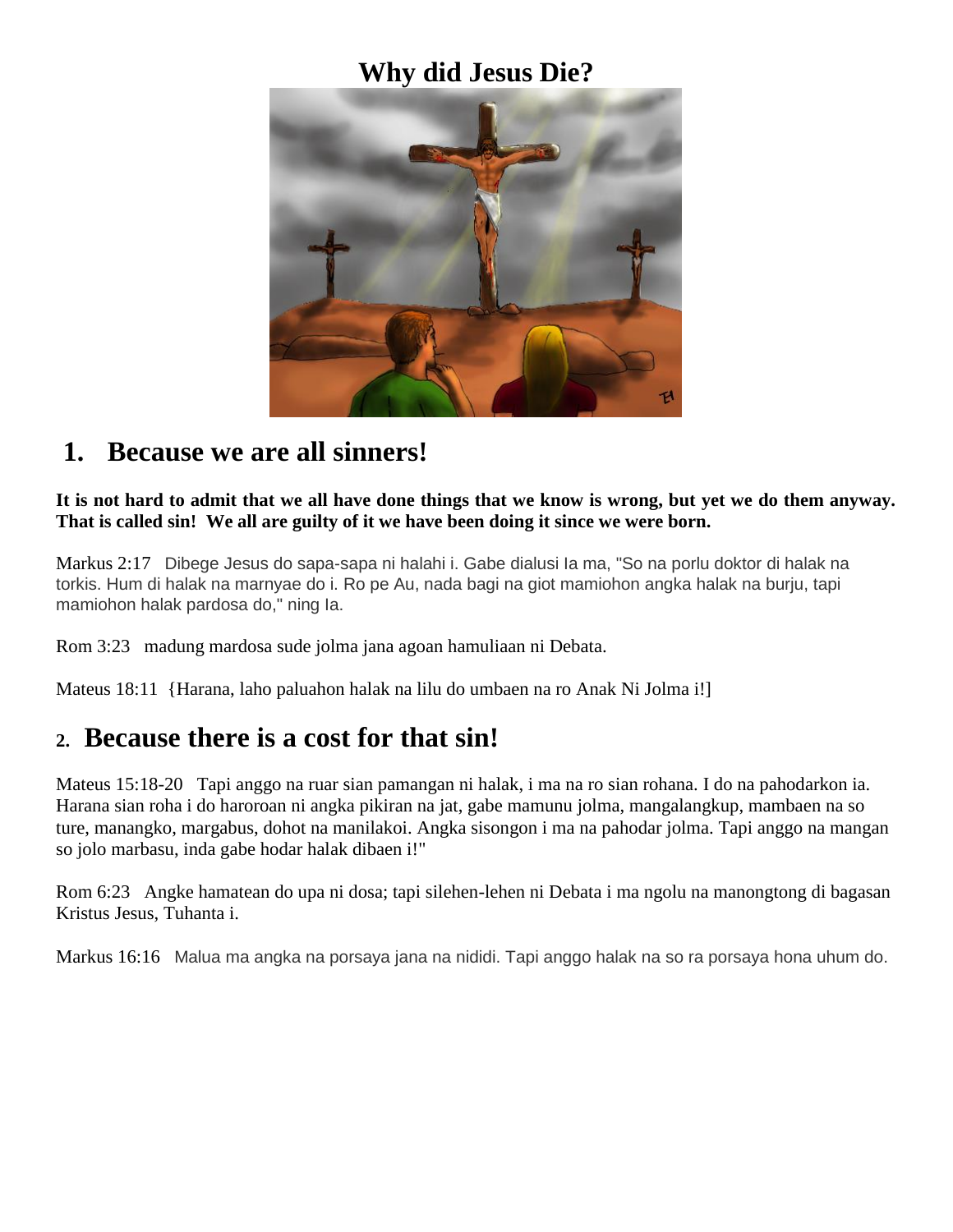

**There is a cost for that sin!**

## **3. Because Jesus died and paid for our sins on the cross!**

Mateus 1:21 Sorang ma sian ia sada anak halaklahi, angkon Jesus do baenonmu goar ni Dakdanak i. Harana, giot paluaonNia mac bangsoNa sian angka dosa ni halahi be."

Rom 5:8 Hape dipatidahon Debata do holong ni rohaNia mida hita, di na mate i Kristus humopkop hita dompak pardosa dope hita.

Johannes 3:16 Angke songon i ma holong ni roha ni Debata di portibi on jabat dilehen Ia AnakNia na sasada i anso sude halak na porsaya tuSia nada mago, tapi maruli di ngolu na manongtong.

Mateus 18:11 {Harana, laho paluahon halak na lilu do umbaen na ro Anak Ni Jolma i!]

## **4. Salvation is a free gift, not by good works. You must take God's word for it, and trust Jesus alone!**

Salvation is trusting and receiving Jesus Christ as your Savior. It's trusting in the fact that Jesus Christ died on the cross of Calvary to pay for your sins! It's realizing there is absolutely nothing whatsoever you can do to save yourself and *completely* trusting in Jesus Christ to save you! It's not any church that saves. It's not any baptism, not good works, not sacraments, not repenting, not praying through, not living a good life — **IT'S NOT ANYTHING YOU CAN DO!**

Acts 4:12 Hum markite-hite Jesus sajo do jolma dipalua. Harana sian sude jolma na satano on, nada adong sahalak pe na dung manjagit kuaso sian Debata laho paluahon hita."

Epesus 2:8-9 Angke hara ni asi ni roha do malua hamu markite-hite haporsayaan, nada hara ni gogomunu sandiri, tapi silehen-lehen ni Debata do i; nada sian angka suha ni pambaenanmunu, anso ulang adong sanga ise pe mamuji dirina.

Titus 3:5 Dipalua Ia do hita, nada hara ni na tabaen sanga aha na denggan, tapi hara ni ibo ni rohaNia sandiri do tu hita. Dipalua Ia do hita markite-hite Tondi Parbadia na mangalehen hasosorang na imbaru dohot ngolu na imbaru marhite na paiaskon hita.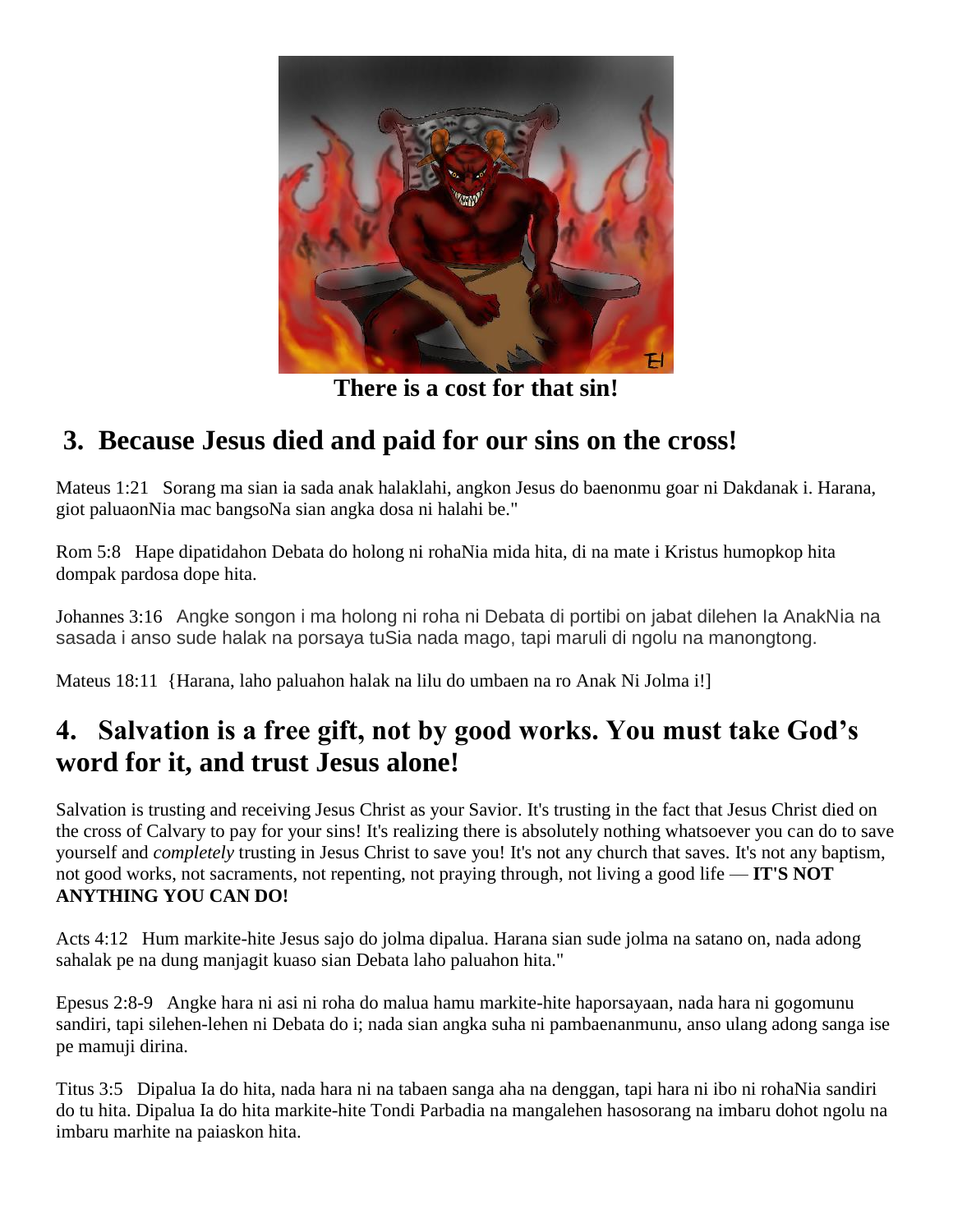# **5. We must put our faith and trust in Christ alone!**

Markus 9:23 "Dialusi Jesus ma: "Didok ho: Anggo tartolong Ho? Nada adong na so tarbaen di halak na porsaya!"

Markus 1:15 Ning Ia ma, "Ma dapot hatihana, pungkaon ni Debata ma padalankon pangarajaionNia. Pauba hamu ma rohamunu sian angka dosamunu. Haporsayai hamu ma Jamita Na Denggan na sian Debata!"

Markus 10:15 Tutu do na Hudok on! Sanga ise na so manjagit Harajaan Ni Debata songon panjagit ni sada dakdanak, inda tarbaen halahi gabe anggota ni Harajaan Ni Debata i."

Rom 10:9-10,13 Angke sugari dioku ho markite-hite pamanganmu, "Ia do Tuhan," jana porsaya ho di bagasan rohamu, na dung dipangolu Debata Jesus sian hamatean, malua ma ho. Harana marhite roha do halak porsaya jana dipatigor. Jana marhite pamanganna do halak mangoku, gabe dipalua. Angke, "Sude halak na mamiohon goar ni Tuhan, i do na giot dipalua."



**Put your faith in Christ alone!**

*If you want to accept Jesus Christ as your Savior and receive forgiveness from God, here is prayer you can pray. Saying this prayer or any other prayer will not save you. It is only trusting in Jesus Christ that can provide forgiveness of sins. This prayer is simply a way to express to God your faith in Him and thank Him for providing for your forgiveness.*